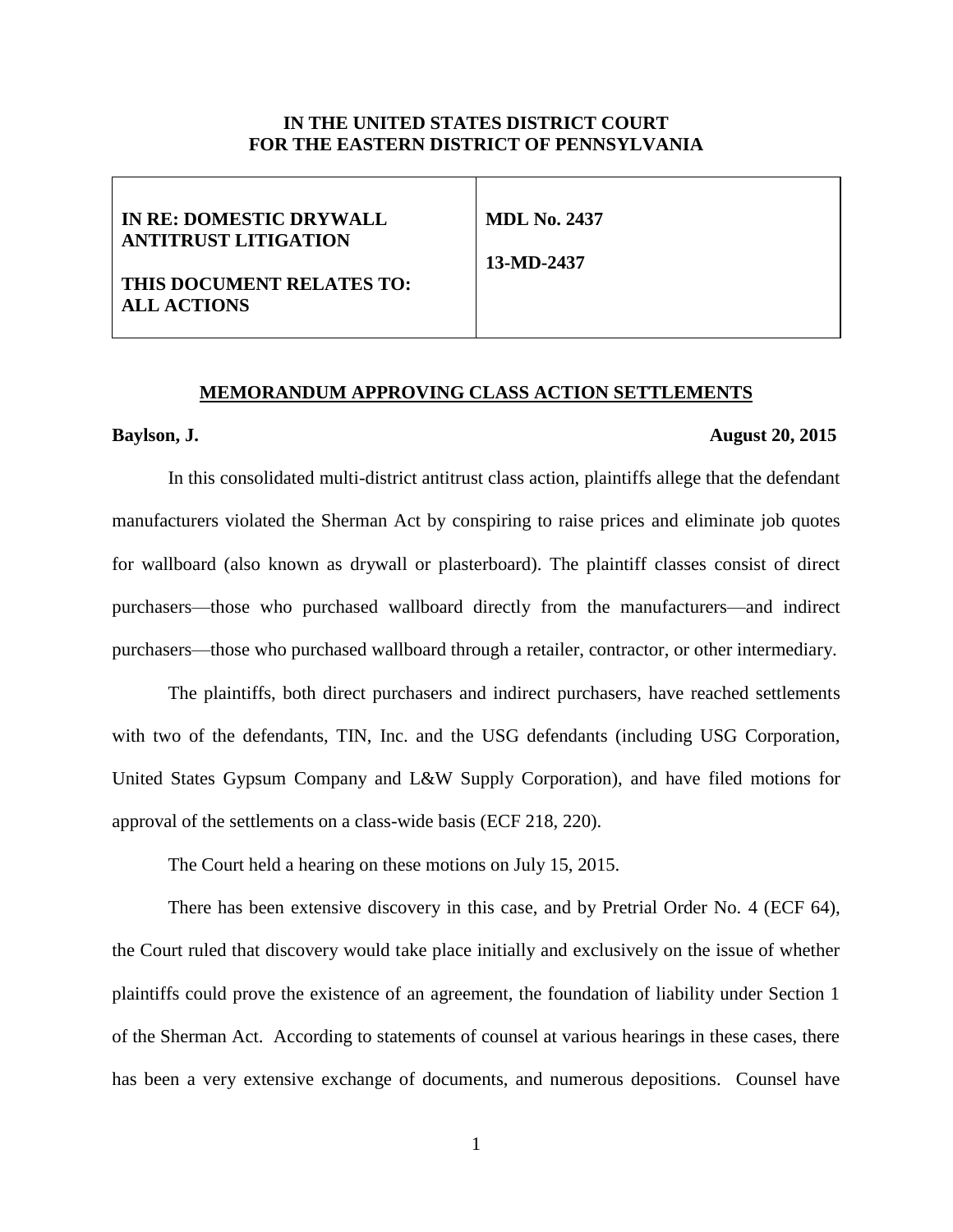conducted virtually all of this discovery without any Court intervention, and the incidents of motions to compel discovery have been very low. Counsel agreed upon a protocol for electronically stored information ("ESI") and a Protective Order concerning confidential information.

Of the seven defendants currently in this case, two of them have chosen to enter into settlement agreements. The motions for approval and supporting papers verify that these settlements were reached after extensive arm's-length bargaining between very experienced counsel, for both plaintiffs and defendants. The filings show that the amounts of the settlements reflect a fair award for the plaintiffs, less than what might be gained after a lengthy trial and subsequent appeals, but still a significant sum relative to the actual sales of drywall products by these defendants.

The class as defined by the direct purchaser plaintiffs for settlement purposes is described as follows:

All persons or entities that purchased Wallboard in the United States directly from any of the Defendants or their subsidiaries from January 1, 2012 through November 30, 2014. Excluded from the Settlement Classes are Defendants, officers, directors and employees of any Defendant, the parent companies, subsidiaries, and affiliates of any Defendant, the legal representatives and heirs or assigns of any Defendant, any federal governmental entities and instrumentalities of the federal government, any judicial officer presiding over the Action, and any member of his or her immediate family and judicial staff.

The indirect purchasers class is defined similarly on behalf of individuals or entities who purchased wallboard in the United States on an indirect basis, *i.e.*, from contractors, retailers, etc.

The amount of the settlement for the direct purchasers is \$5.25 million from TIN, Inc. and \$39.25 million from USG, for a total of \$44.5 million. For indirect purchasers the amount of settlement is \$1.75 million from TIN and \$8.75 million from USG, for a total of \$10.5 million. Thus the overall settlement amount for all plaintiffs from both defendants is \$55 million.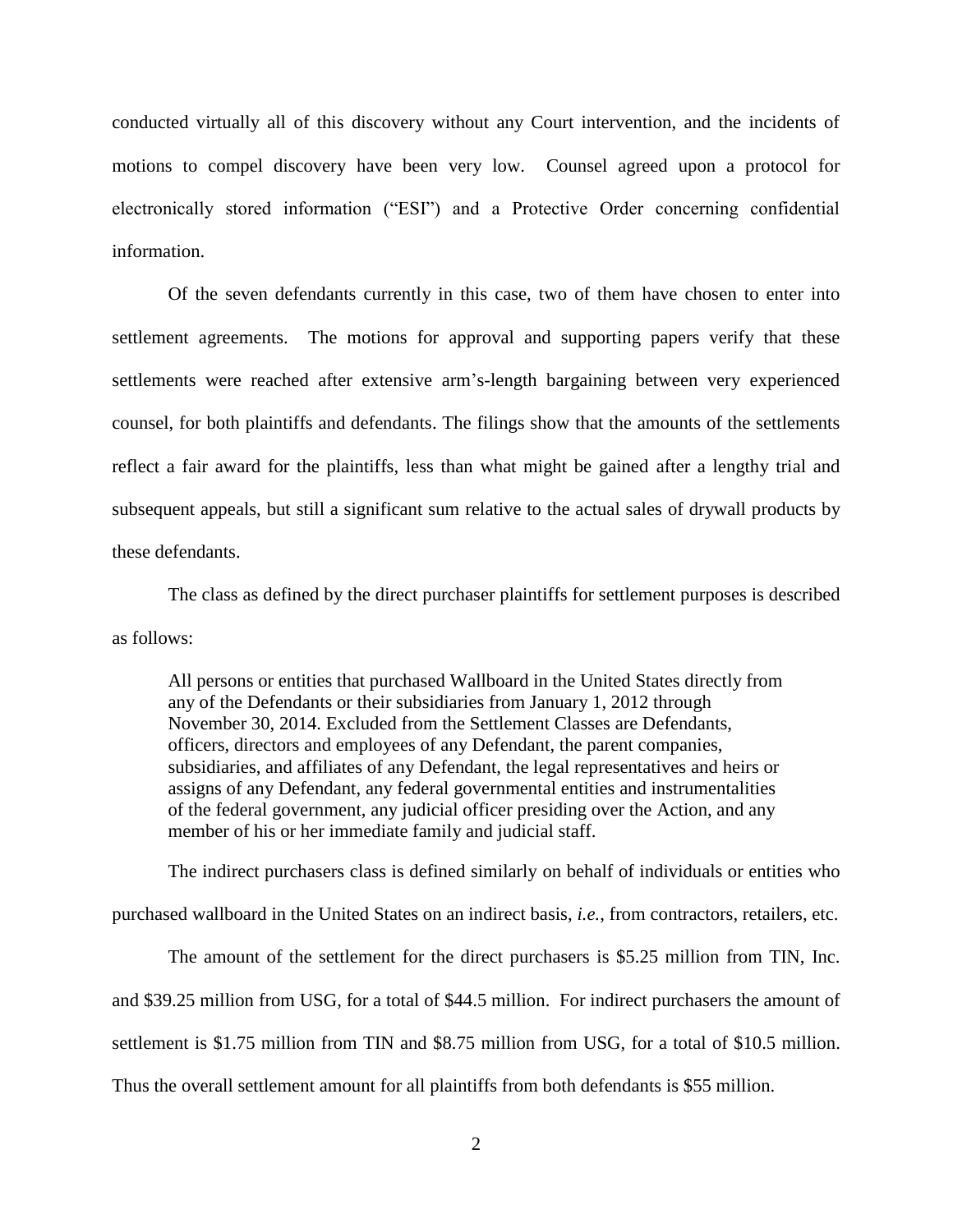#### **I. Analysis of the Girsh Factors**

The Third Circuit has described nine factors that a district court must consider in determining whether to approve a class action settlement in the leading case of Girsh v. Jepson, 521 F.2d 153, 157 (3d Cir. 1975):

## 1. The complexity, expense and likely duration of the litigation

This treble damage antitrust litigation is very complex, the amount of discovery has been huge, and there has been to date no government action as a precedent to these actions. There is no certainty as to any particular result if the litigation proceeds to trial and through appeal.

#### 2. The reaction of the class to the settlement

There was only one objection to the direct purchaser action settlements and only two objections to the indirect purchaser action settlements. Although there were a number of opt outs, virtually all of them pertained to home builders who had filed their own class action. Overall, the reaction of the class is very positive.

# 3. The stage of the proceedings and the amount of discovery completed

The initial phase of discovery, focused on whether there was an agreement among two or more of the defendants*,* has been completed, giving counsel for both plaintiffs and defendants the opportunity to evaluate the merits of their claims and the risks of trial.

#### 4. The risks of establishing liability

A treble damage antitrust litigation presents great risks for both plaintiffs and defendants. Although it can be difficult for plaintiffs to prove a conspiracy, particularly in the absence of a prior government criminal or civil suit, there is a distinct possibility that a jury may find one or more of the defendants liable and that any damages would be trebled.

3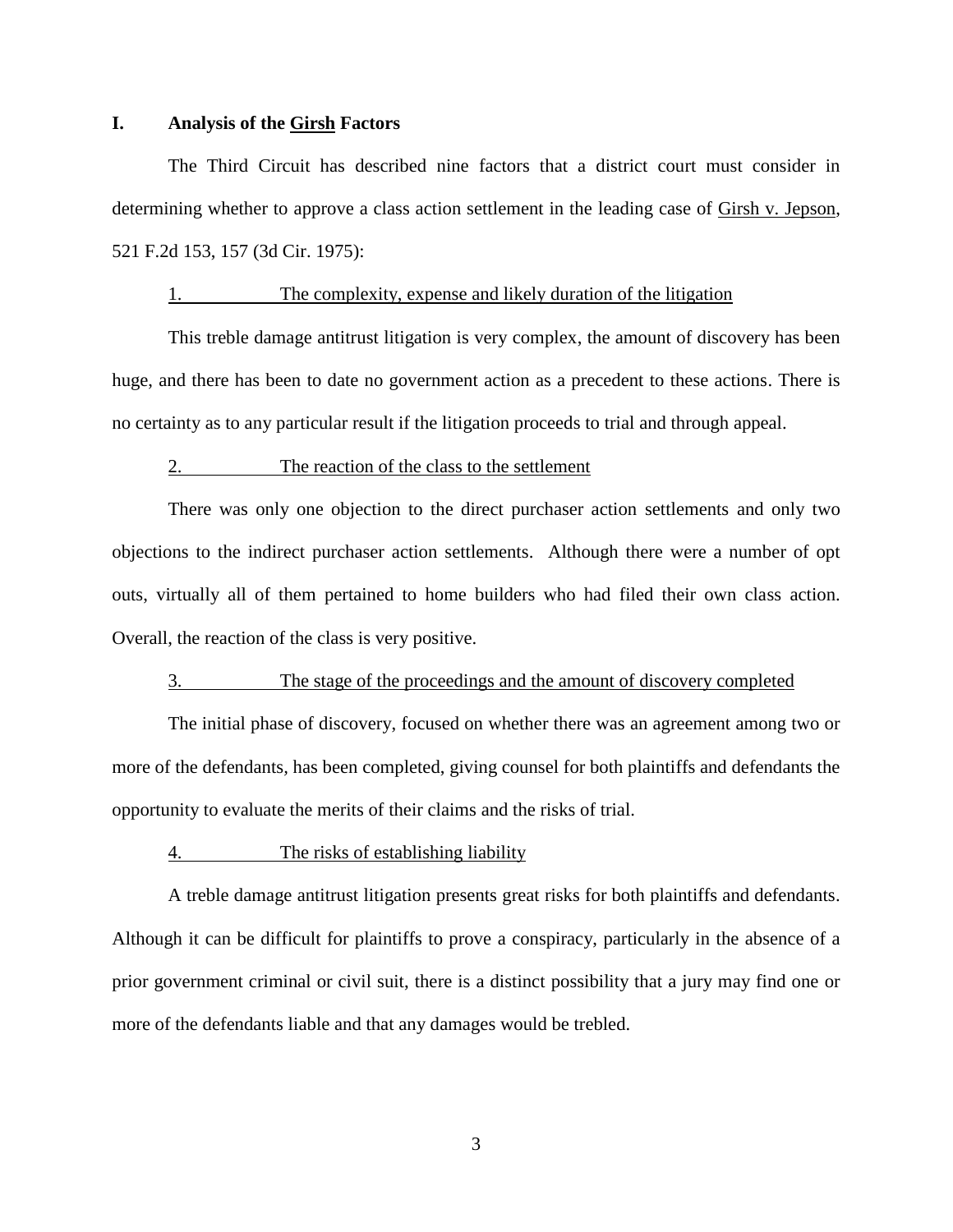#### 5. The risks of establishing damages

Even if liability is established, a jury may minimize or maximize the damages. The settlements provide certainty to both plaintiffs and the settling defendants.

#### 6. The risks of maintaining the class action through the trial

The class action sought by the plaintiffs may be certified pretrial, but there is always a risk that going to trial may result in the Court later ruling that one or more of the elements of Rule 23 have not met, particularly that common questions do not predominate.

#### 7. The ability of the defendants to withstand a greater judgment

The Court does not have a strong picture of the financial health of either TIN or USG. But regardless of their current status, there is always a risk that by the time litigation is completed, including all appeals, the financial condition of a particular defendant could be perilous which may render a large treble damage award meaningless.

8 and 9. The range of reasonableness of the settlement fund in light of the best possible recovery and the range of reasonableness of the settlement fund to a possible recovery in light of all the attendant risks of litigation

The Court is aware that a verdict for the plaintiffs after a trial, and affirmed on appeal, would likely bring in a greater amount of the class, but the risks and delay in achieving such a result are substantial.

Having considered all of these factors, the Court concludes that these factors favor approving the settlements.

## **II. Requests for Permission for Plaintiff's Class Counsel to Allocate Settlement Funds for Past and Future Litigation Expenses**

Plaintiff's counsel included, in the requests for approval of the settlement, a request that the Court allow counsel to use a significant portion of the settlement proceeds with the two settling defendants for payment of already incurred expenses, including expert witness fees, and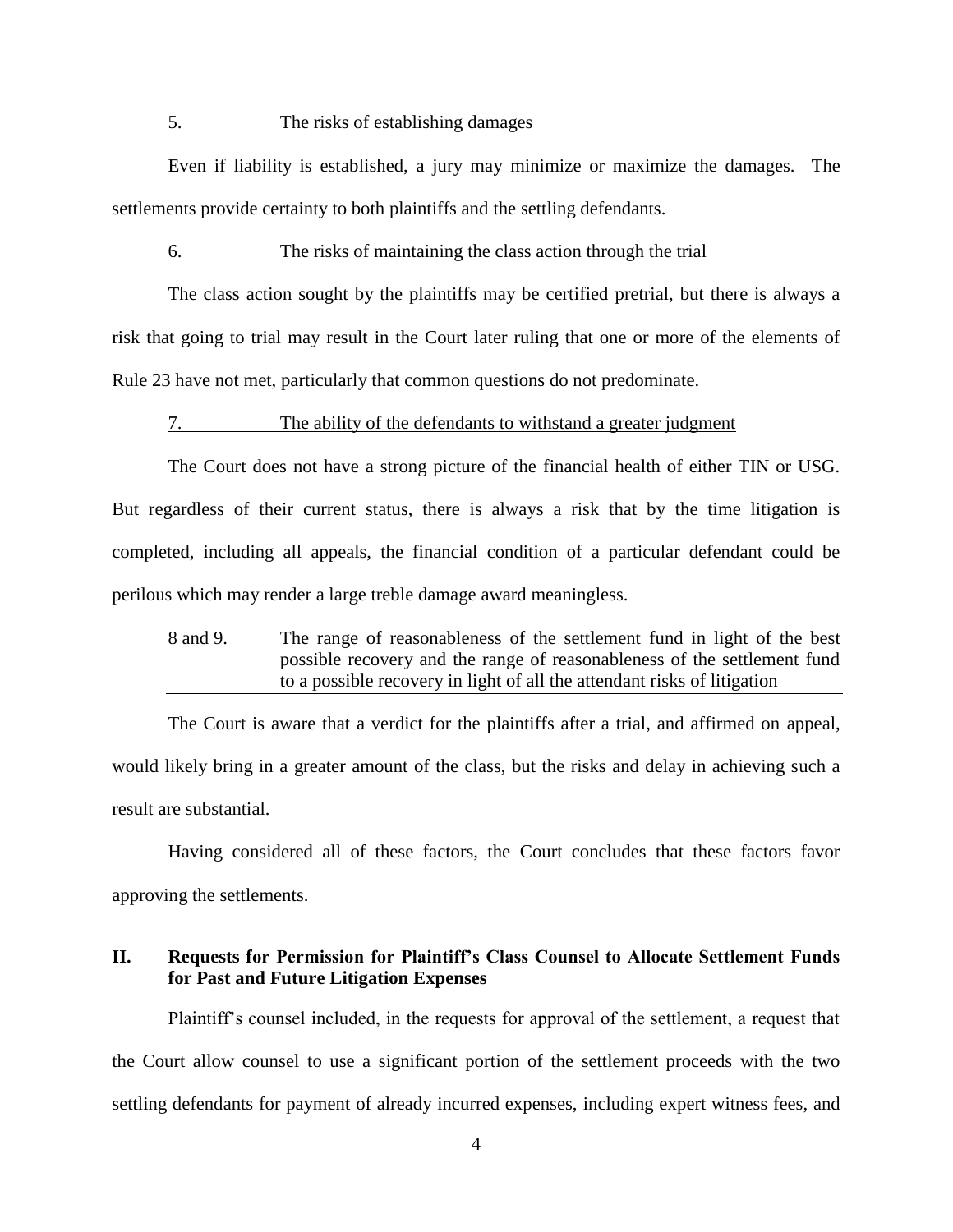for future litigation expenses in the litigation that will continue against the other five corporate defendants. The settlement papers filed with the Court did not have very many details on this issue, and the Court raised concerns about these requests at the hearing on July 15, 2015. The Court requested counsel to submit letters *in camera* describing in more detail the nature of the expenses they had incurred and the purposes for which they intend to use whatever settlement funds the Court may allow to be allocated for litigation expenses. The Court has received *in camera* letters from lead counsel for both the indirect and direct purchaser classes.

Although these letters, because they contain certain strategic and confidential information, should not be placed on the public record, the amounts involved are of interest to the public and the class members. The Court sees no problem in disclosing those. As public documents show, the direct purchasers settled with TIN for \$5.25 million and USG for \$39.25 million, for a total of \$44.5 million. Direct purchasers request that \$2.5 million from the settlements be made available to pay on-going "common litigation expenses," including costs already incurred, but not paid, as well as future costs. For indirect purchasers the amount of settlement is \$1.75 million from TIN and \$8.75 million from USG, for a total of \$10.5 million, of which indirect purchasers also request to set aside \$2.5 million for common litigation expenses.

Initially, the Court notes that it is common for plaintiffs and defendants in class action antitrust cases to retain experts, often on economic issues. In a price fixing case, it is common for experts to review voluminous pricing data, as well as actual invoices, together with any evidence of advertising, shipping costs, volume rebates, "most favored nations" clauses, etc., to assemble a body of data from which the experts may conclude that the defendants were, or were not, involved in an illegal agreement, or conspiracy, to fix prices. With seven defendants, as in this case, all involved in the same business, and conducting hundreds of transactions per day, and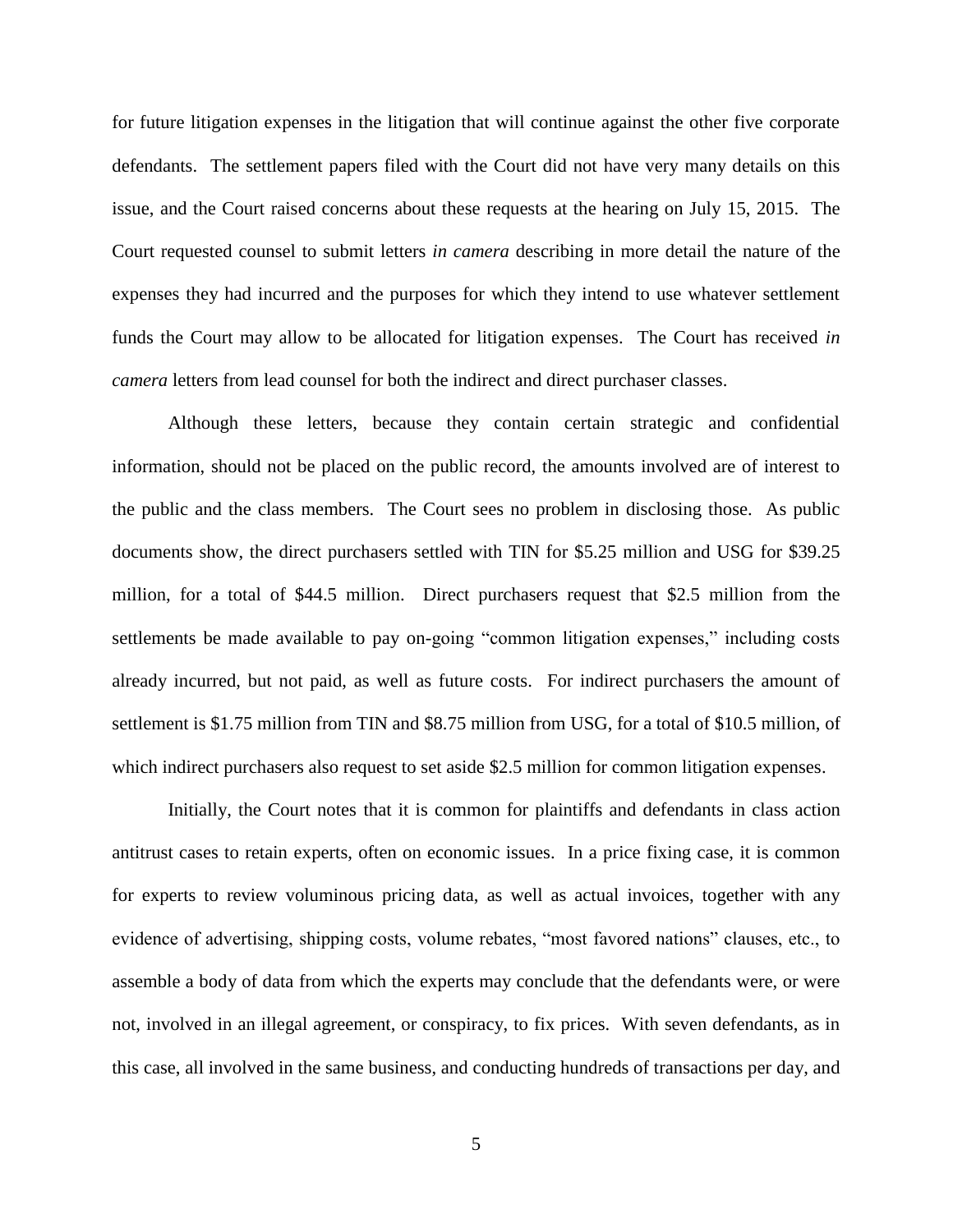thousands per year, the data base that will usually form the basis of an expert's opinion is very large. Sometimes the data for both plaintiffs and defendants are the same, and sometimes they vary, for reasons that the experts will explain and that are often subject to dispute.

This brief explanation serves to demonstrate that the topic is a complex one and likely to lead to differing opinions. After an antitrust trial with expert testimony on both sides, the resulting jury verdict is often impossible to predict.

In the present case, the direct and indirect plaintiffs are only seeking funds to be available to pay "common litigation expenses" which they have defined as costs that are paid out of an attorney's assessment fund, such as transcript costs, expert costs, and document storage and litigation support services.

In most class actions, and in particular antitrust actions, it is commonly expected that the lawyers who undertake to represent plaintiffs in the case and to certify the class will advance the funds necessary for litigation. These include not only the minimal initial filing fees, but also the costs of collecting and processing of documents, preparing deposition transcripts, and paying expert witness fees. The plaintiffs who have actually filed the claims are seldom in a position to advance expenses of this nature, and the advancement of these costs by counsel is both expected, lawful, and consistent with the professional responsibility rules of all jurisdictions. The same factors apply in personal injury cases as well, if only because litigation is so expensive that an attorney undertaking to advance his or her client's expenses will do so only after a review of the merits, so that it represents an expression of confidence in the merits of the plaintiff's case. Of course, in some cases there are variations of this and some plaintiffs may advance a portion of their out-of-pocket costs, depending on the nature of the case and their economic circumstances.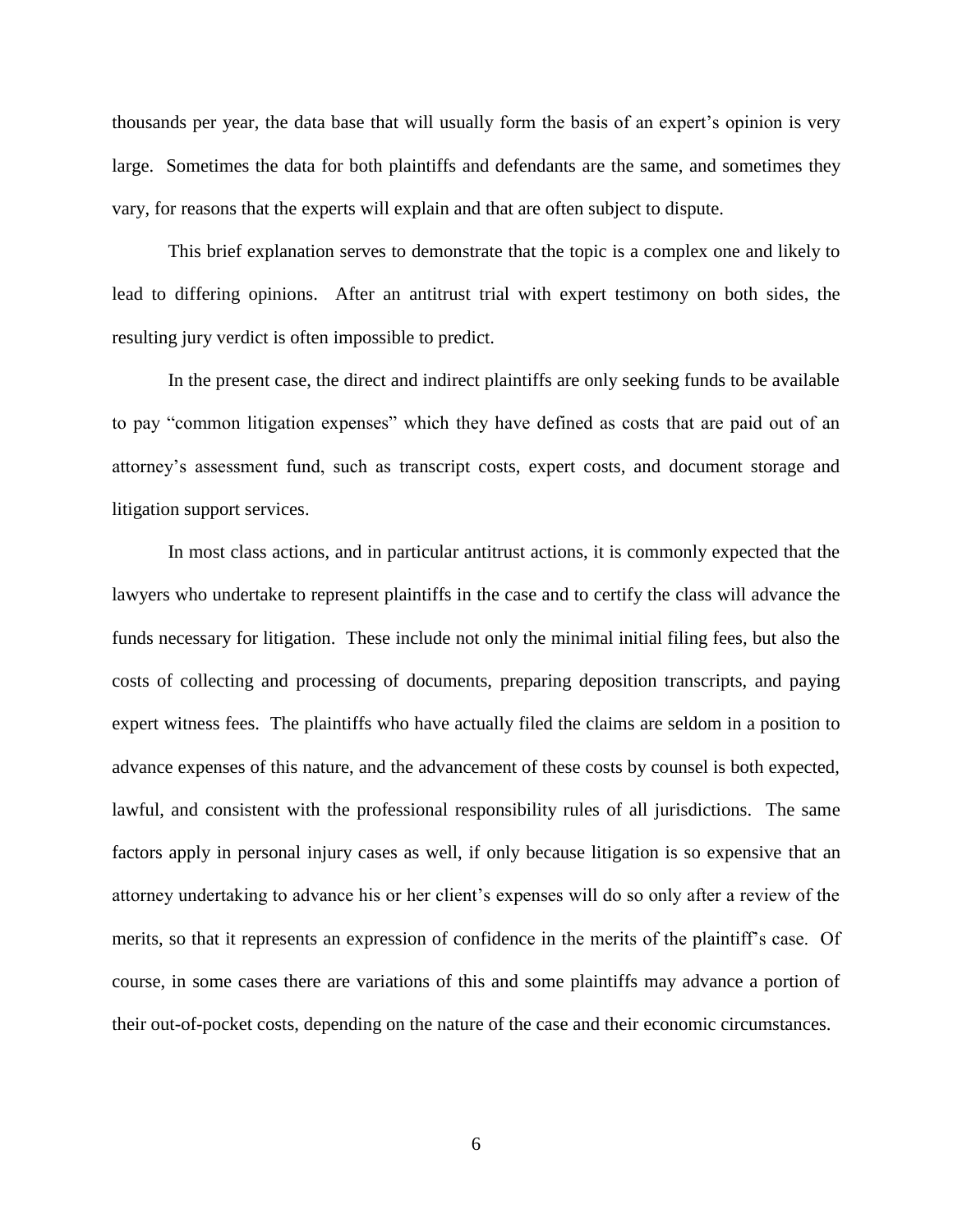There are substantial economic risks in proving these cases. Fairness requires counsel to share these risks with members of the class, by advancing expenses, many of which may not be reimbursed if the case does not result in recovery against all defendants.

The common litigation expenses are generally paid out of an attorney's assessment fund representing contributions by all the plaintiffs' law firms. The relative contributions may depend upon the responsibilities that each plaintiff firm has undertaken in the litigation, and there may be agreements regarding reimbursement in the event of a successful settlement, or trial judgment, that reflect the relative contributions to the attorney's assessment fund.

However, common litigation expenses do not include the individual expenses of the particular lawyers, such as firm overhead, travel costs, the firm's own document processing costs, and any expenses relating to the firm and its individual clients, such as reimbursement for travel, meals, etc.

As is obvious, although both direct and indirect purchasers are requesting the same amount, the percentages are widely different. The amount requested by the direct purchasers is about 5.6 percent of the total settlements to date, whereas the amount requested by the indirect purchasers is about 23.8 percent of the amount of their settlements with the two settling defendants.

The Court's concern does not arise out of the request of the direct and indirect purchasers to be reimbursed for common litigation expenses which they have already incurred in this case. The Court believes that these requests should be granted because their efforts have, to a significant degree, resulted in the settlements of TIN and USG, and the attorneys, having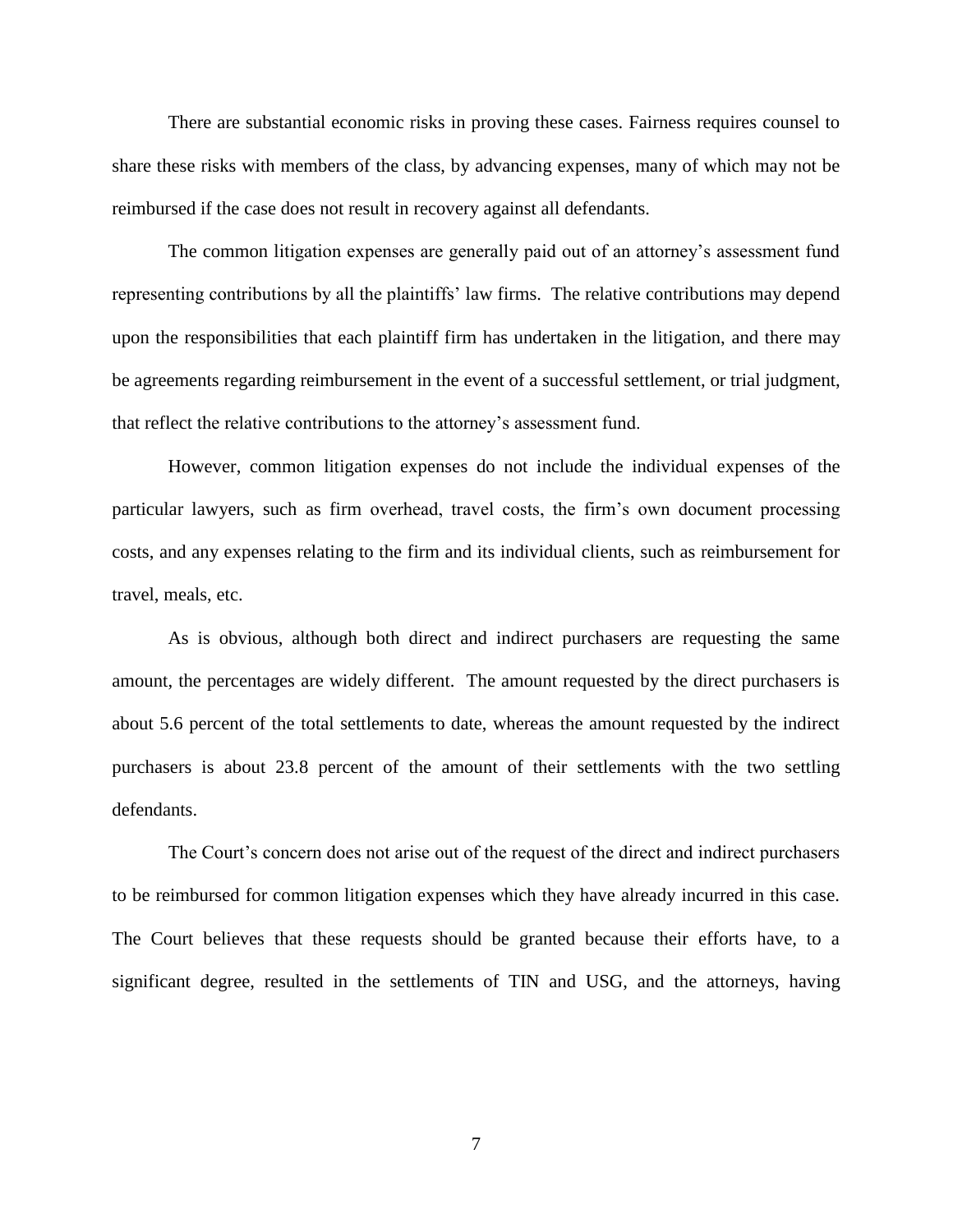advanced the funds used so far, have achieved a result which the Court believes is fair to the plaintiffs for the reasons set forth above.<sup>1</sup>

The concern arises that the five non-settling defendants may show that they are entitled to summary judgment, and they have all filed very detailed motions for summary judgment, with voluminous exhibits, that will take some time for the Court to review. If any one or more of the non-settling defendants are successful in persuading the Court to grant summary judgment, there is likely to be the inevitable appeal, but before an appeal is timely, there may be a trial (or settlement) for those defendants as to whom the Court does not grant summary judgment. In any event, the issue arises as to what extent the Court should now allow a large amount of settlement funds to be used for continuing the litigation against the non-settling defendants, and whether that would be fair to the class members.

At one extreme, if the Court were to grant summary judgment in favor of all five nonsettling defendants, then the class members would only have the net settlement funds from TIN and USG for distribution, after the Court awards attorneys' fees and reimbursement of costs. To the extent that plaintiffs' counsel have used a portion of those settlement funds to unsuccessfully pursue additional defendants, the members of the existing settlement class may have a legitimate objection that the funds to which they were entitled have been unnecessarily and unjustifiably minimized by the use of the \$5 million requested, in that funds were used for future expert work, in excess of work to date, and such future expert work was not effective in securing additional settlements.

 $\overline{a}$ 

 $<sup>1</sup>$  The Court notes that this discussion has nothing to do with attorneys' fees. Counsel have not</sup> yet requested a fee award and nothing in this opinion should be construed as having any impact on the amount of fees that may be awarded in the future.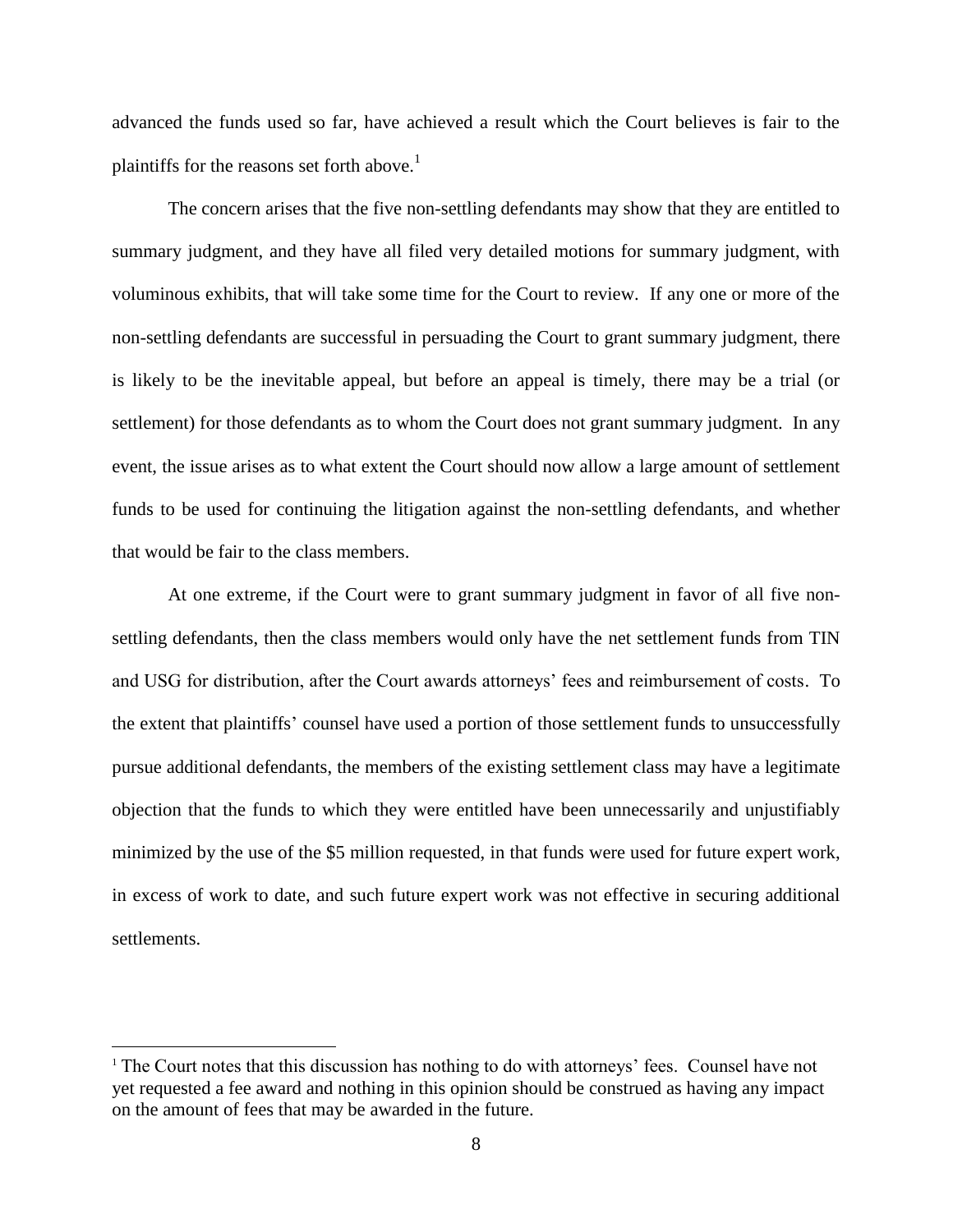The plaintiffs assert that the work of the experts has been invaluable in securing the class settlement. Indeed, pursuant to Pretrial Order No. 9 (ECF 171), the plaintiffs produced their expert reports in January 2015 and the defendants produced their expert reports in March 2015, with all expert discovery completed by April 23, 2015. The initial motions for settlement were filed on February 12 and 13, 2015 (ECF 180 and181) and the Court assumes that the settlement negotiations between the parties have included references and perhaps more detailed documentation from the work product from the plaintiffs' experts.

In coming to a conclusion on this issue, the Court will grant the request of plaintiffs' counsel in part, as described further below. To the extent that the plaintiffs' counsel have actually incurred costs, including expert costs, the Court will allow reimbursement of some of those costs actually incurred from the settlement fund to plaintiffs' counsel. However, the Court will not allow reimbursement of all incurred costs nor payment of future costs at this time. The Court assumes that while the pending motions for summary judgment are under consideration by the Court there will be somewhat of a lull in activity in this case. Phase I discovery has been completed and discovery has not yet started on any other issue. For this reason, plaintiffs' counsel are not prejudiced by a delay in any further authorization of settlement funds for future litigation expenses.

In addition, the Court's ruling will be a type of "revolving door reimbursement" which is fair to both plaintiffs' counsel and members of the class. Plaintiffs' counsel have so far advanced (to varying degrees) the funds for experts, deposition transcripts, etc., and their success in achieving settlements with two of the seven defendants warrants reimbursement of some of those out-of-pocket costs. However, to the extent further costs may be necessary, a decision on this can await further developments, and in particular, can await decision on the summary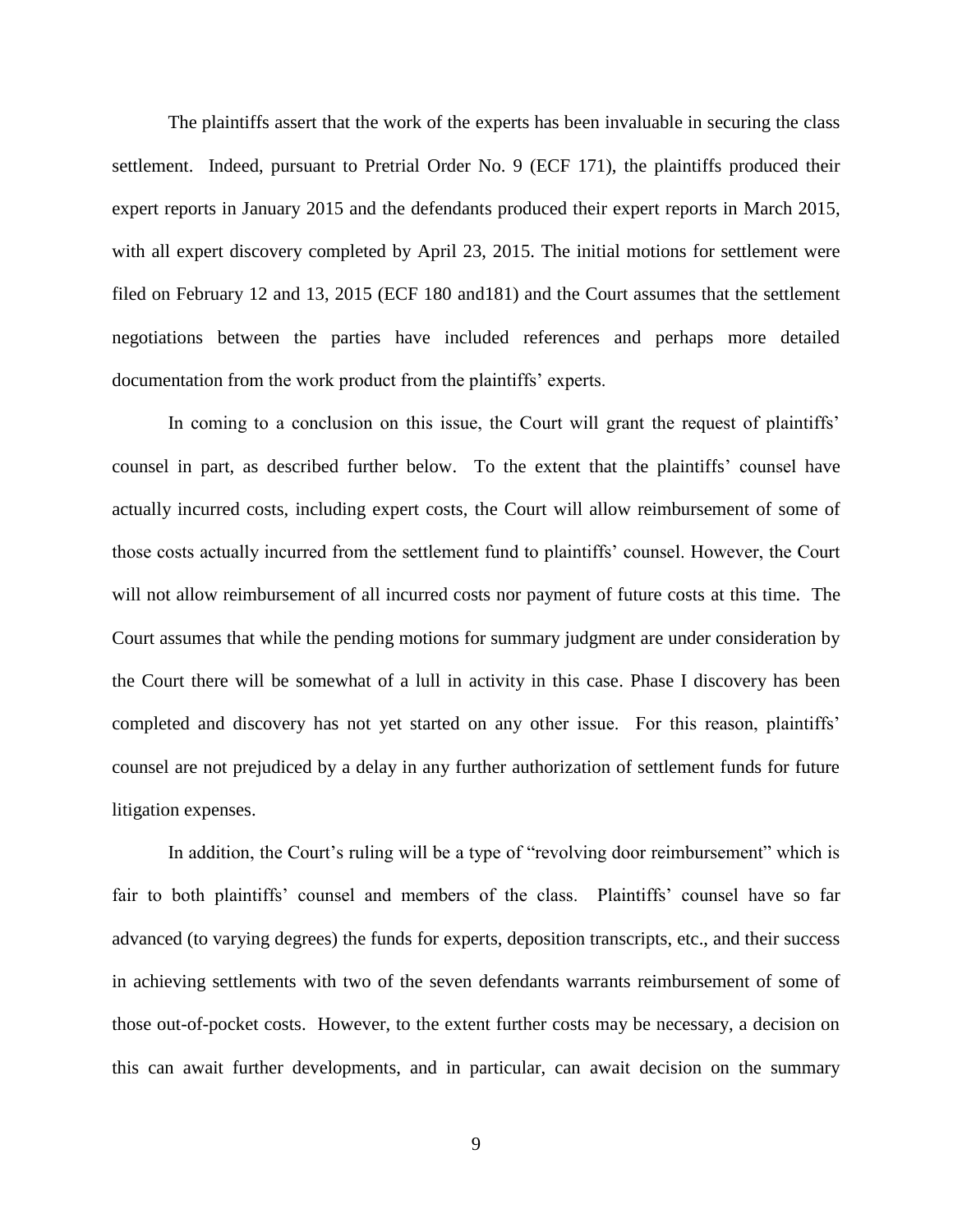judgment motions to determine to what extent, if any, the case will continue against any one or more of the remaining five non-settling defendants.

The Court also notes that there have been a number of district court decisions approving advancement of costs in similar situations with partial settlements. E.g. In re Microcrystalline Cellulose Antitrust Litig., No. 01-cv-111, Final Judgment Order at ¶ 7 (E.D. Pa. June 15, 2005) (O'Neill, J.) (filed in this case as ECF 218-5) (approving use of \$2.5 million from settlement for expenses); In re Linerboard Antitrust Litig., 292 F. Supp. 2d 631, 643 (E.D. Pa. 2003) (noting that partial settlement "provides class plaintiffs with an immediate financial recovery that ensures funding to pursue the litigation against the non-settling defendants"). In most of these cases, the percentage of the settlement allowed by the Court for reimbursement is much closer to the percentage sought by the direct purchaser plaintiffs. In re Packaged Ice Antitrust Litig., No. 08-md-01952, 2011 WL 717519, at \*14 (E.D. Mich. Feb. 22, 2011) (approving \$13.5 million settlement and \$750,000 litigation fund (5.6%)); In re WorldCom, Inc. Sec. Litig., No. 02-cv-3288, 2004 WL 2591402, at \*1 (S.D.N.Y. Nov. 12, 2004) (approving \$2.575 billion settlement and \$5 million litigation fund (0.19%)); In re Auto. Refinishing Paint Antitrust Litig., MDL No. 1426, Memo. & Order, at 1, 25 (E.D. Pa. Oct. 13, 2004) (Surrick, J.) (filed in this case as ECF 218-6) (approving \$66.75 million settlement and \$1 million expense fund (1.5%)); In re California Micro Devices Sec. Litig., 965 F. Supp. 1327, 1337 (N.D. Cal. 1997) (approving settlement with an estimated total value of approximately \$19 million and \$1.5 million litigation fund (about 7.9%)); but see Newby v. Enron Corp., 394 F.3d 296, 300 (5th Cir. 2004) (affirming approval of \$40 million settlement and \$15 million expense fund (37.5%)); In re TFT-LCD (Flat Panel) Antitrust Litig., No. 07-1827 Order, at 2 (ECF 2474) (N.D. Cal. Feb. 17, 2011) (filed in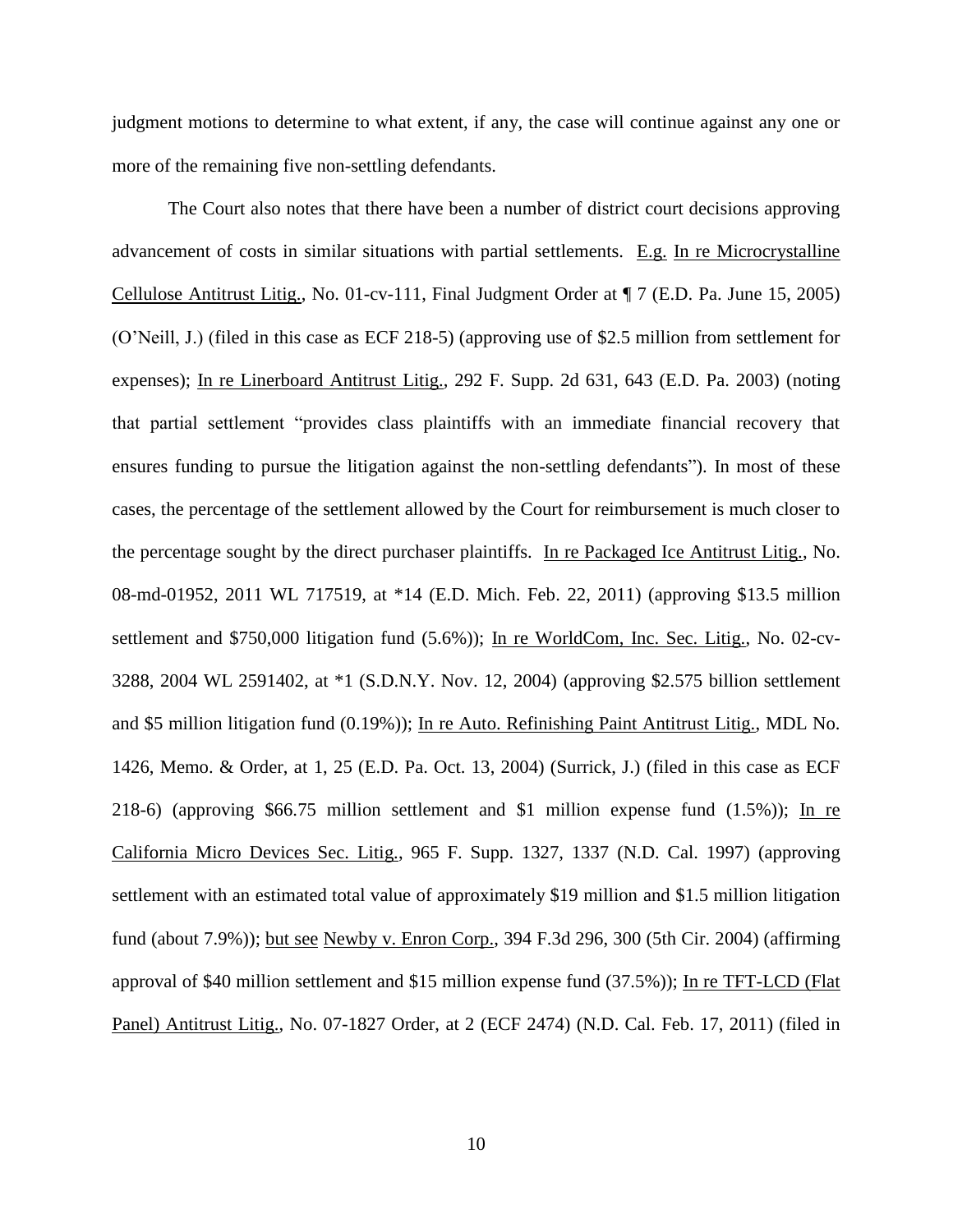this case as ECF 220-4) (approving \$17 million settlement and \$3 million expense fund  $(17.6\%)$ .

The Court finds that the percentage sought by the indirect purchaser plaintiffs is excessive and out of line with the weight of the prior case law.

#### **III. Allowed Expenses**

The Court now turns to the precise amounts of expenses to be allowed and how to treat counsel for both classes of plaintiffs equitably.

#### A. Direct Purchaser Plaintiffs' Reported Expenses

The plaintiffs' counsel representing direct purchasers have disclosed that so far they have paid over \$1.4 million for common litigation expenses prosecuting this case, most of which has been for expert costs but additional substantial sums have been for document collection and processing, and deposition transcripts. See Exhibit A, Table 1. Direct purchasers' counsel do not seek to be reimbursed at this time for these expenses that they have already paid.

Their incurred, but yet unpaid, litigation expenses are over \$1.8 million, principally for other expert fees. These plaintiffs' counsel advise that their experts have submitted two extensive reports and have been deposed by counsel for defendants. Plaintiffs' counsel represent that the expert reports they received were essential in securing the settlements by the two settling defendants, TIN and USG.

#### B. Indirect Purchaser Plaintiffs' Reported Expenses

Counsel for the indirect purchaser plaintiffs have submitted a separate letter that indicates they have so far paid about \$250,000 in expert fees. See Exhibit A, Table 1. Plaintiffs' counsel advise that they now seek to use slightly over \$750,000, representing about 7.25 percent of the \$10.5 million settlement fund for indirect purchasers, to pay expenses for experts, document

11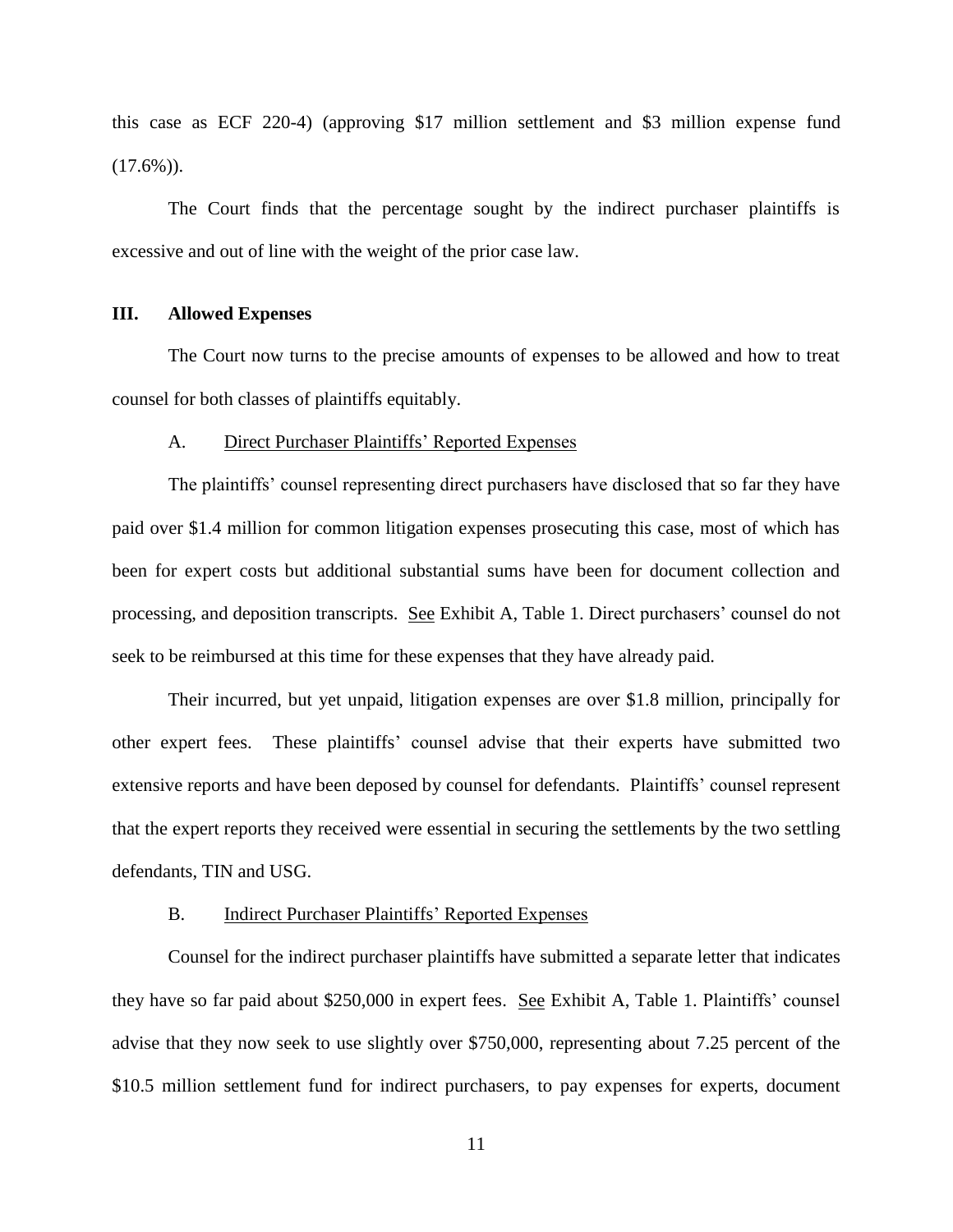hosting, and deposition transcripts. The letter indicates that the lawyers representing the indirect purchasers seek to use the settlement funds both to reimburse their already paid expert expenses and to pay their remaining incurred expenses.

The indirect purchasers say they have incurred additional significant expenses, including traveling for depositions and court hearings, printing costs for deposition exhibits, and processing documents for production, but they do not state an amount for these expenses and do not seek to be reimbursed for them at this time.

Indirect purchaser plaintiffs' counsel's letter goes on to describe their expert reports in further detail, and disclose hourly rates for the experts they have retained. Similar to the direct purchaser plaintiffs, indirect purchaser counsel represent that their expert analysis was very helpful in securing the settlements from the settling defendants.

The indirect purchasers' letter further states that reasonably anticipated events in this case will require additional expenditures of funds.

#### C. Analysis and Conclusion

The Court believes that it is necessary to keep its treatment of the two distinct groups of counsel in this case, for direct purchasers and indirect purchasers, on a fairly equitable footing as far as reimbursement of expenses is concerned.

To their credit, counsel are working together in document analysis, and depositions, and this, of course, is expected and reasonable to provide maximum efficiency in the prosecution of these cases so that maximum recovery can be generated.

However, the Court believes that it would not be fair to the members of the indirect purchaser class to have deducted from the settlement 100 percent of the common litigation expenses incurred by counsel for the indirect purchasers, whereas counsel for the direct

12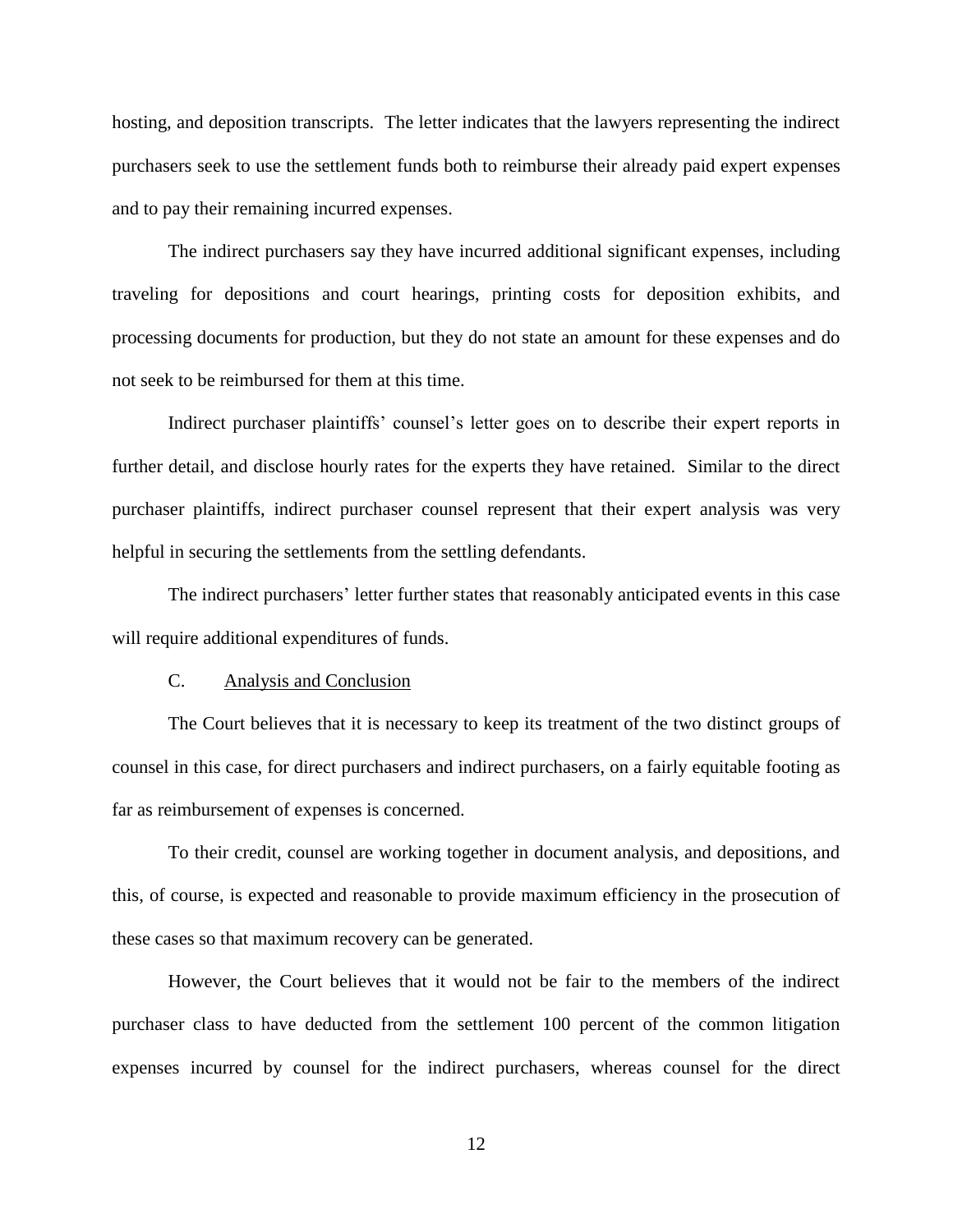purchasers have advanced but do not now seek reimbursement for a substantial part of the incurred expenses, which counsel have already paid.

According to the letters, counsel for direct and indirect purchasers have both paid about 37 to 38 percent of their expert fees incurred to date. See Exhibit A, Table 1. However, the indirect purchasers' counsel seek to use the settlement funds to reimburse all these expenses, whereas the direct purchasers' counsel do not seek reimbursement. Counsel for direct purchasers have also already paid for various expenses including document collection and hosting, depositions and transcripts, and other miscellaneous costs, and do not seek reimbursement for these expenses. By contrast, indirect purchasers' counsel report that they have not yet paid any of their expenses incurred for document hosting and deposition transcripts, and seek to pay all of these expenses from the settlements.

The Court believes that counsel for both plaintiff classes should be required to bear a similar proportion of expenses themselves without reimbursement at this time. See Exhibit A, Table 2. As such, the Court believes it is appropriate to allow both direct and indirect purchasers' counsel to use the settlement funds to pay about 62 percent of expert expenses that they have incurred but not yet paid. See Exhibit A, Table 3. However, it is not appropriate at this time to reimburse counsel for expert costs already paid, nor to allow indirect purchasers' counsel to avoid advancing their share of the costs for document hosting and deposition transcripts. This result allows both indirect and direct purchasers' counsel to use the settlements to cover about 55 percent of their total reported incurred expenses, and allows counsel for both plaintiff classes to use about 4 percent of the respective settlements to pay for incurred but not yet paid expert expenses. See Exhibit A, Tables  $3 \& 4$ . Dedicating about 4 percent of the settlements to pay litigation expenses is reasonable and in line with prior case law.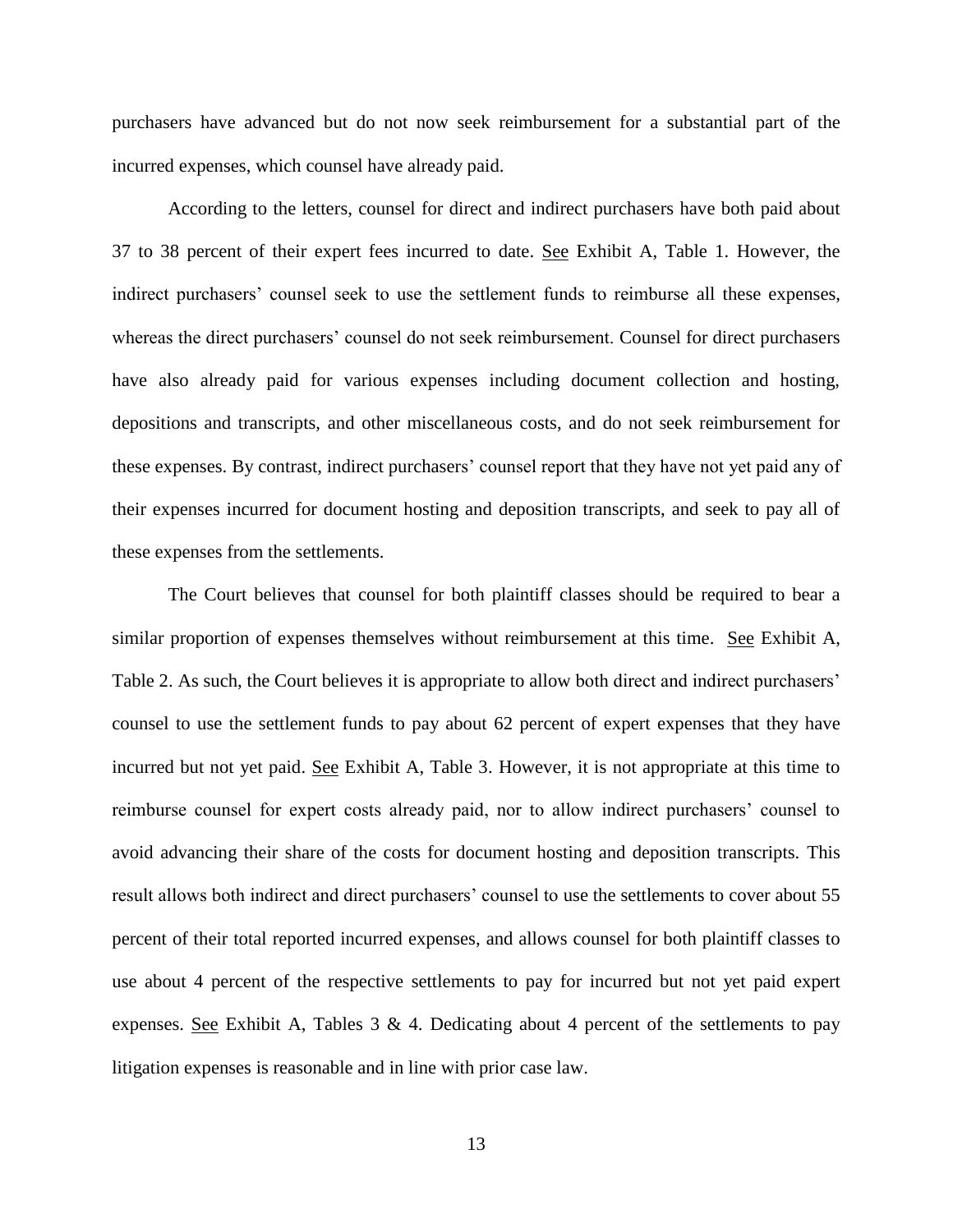Appropriate Orders follow.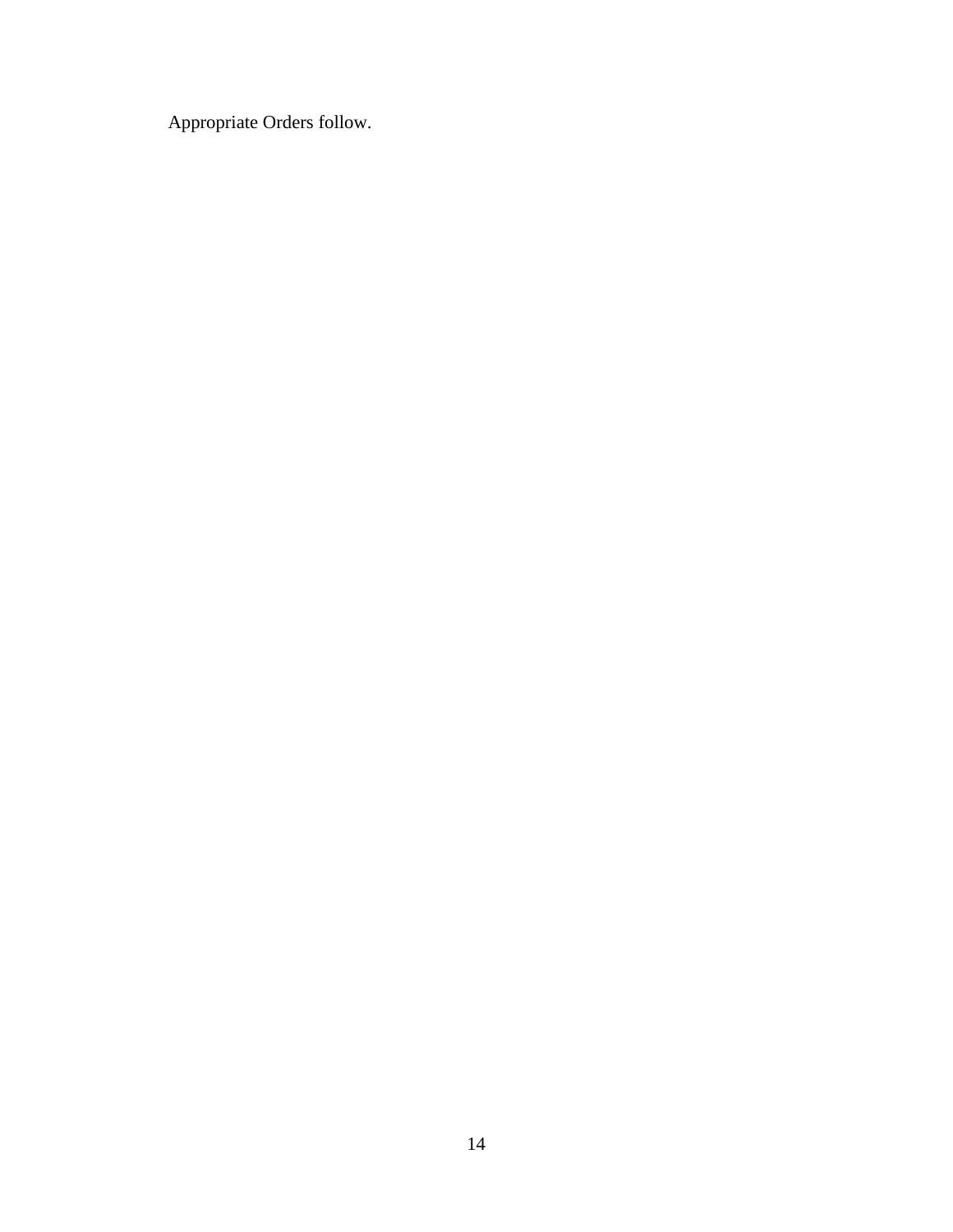## **IN THE UNITED STATES DISTRICT COURT FOR THE EASTERN DISTRICT OF PENNSYLVANIA**

| IN RE: DOMESTIC DRYWALL     | <b>MDL No. 2437</b> |
|-----------------------------|---------------------|
| <b>ANTITRUST LITIGATION</b> |                     |
|                             | 13-MD-2437          |
| THIS DOCUMENT RELATES TO:   |                     |
| <b>ALL ACTIONS</b>          |                     |
|                             |                     |

## **EXHIBIT A TO MEMORANDUM APPROVING CLASS ACTION SETTLEMENTS**

| Table 1. Expenses to date paid by counsel as reported in letters to chambers |                                      |                    |         |                                    |                |         |
|------------------------------------------------------------------------------|--------------------------------------|--------------------|---------|------------------------------------|----------------|---------|
|                                                                              | <b>Indirect Purchaser Plaintiffs</b> |                    |         | <b>Direct Purchaser Plaintiffs</b> |                |         |
|                                                                              |                                      | Paid By<br>Percent |         |                                    | Paid By        | Percent |
|                                                                              | Incurred                             | Counsel            | Paid    | Incurred                           | Counsel        | Paid    |
| Experts                                                                      | \$662,314.20                         | \$245,652.50       | 37.1%   | \$2,913,874.60                     | \$1,101,978.60 | 37.8%   |
| Document Costs                                                               | \$75,869.39                          | \$0.00             | $0.0\%$ | \$205,920.25                       | \$205,920.25   | 100.0%  |
| Transcripts /                                                                |                                      |                    |         |                                    |                |         |
| <b>Deposition Costs</b>                                                      | \$23,507.03                          | \$0.00             | $0.0\%$ | \$77,311.83                        | \$77,311.83    | 100.0%  |
|                                                                              | not                                  | not                |         |                                    |                |         |
| Miscellaneous                                                                | specified                            | specified          | n/a     | \$15,084.38                        | \$15,084.38    | 100.0%  |
| <b>Total Reported</b>                                                        |                                      |                    |         |                                    |                |         |
| Expenses                                                                     | \$761,690.62                         | \$245,652.50       | 32.3%   | \$3,212,191.06                     | \$1,400,295.06 | 43.6%   |

| Table 2. Expenses to be advanced by counsel as outlined in memorandum |                                      |              |         |                                    |                |         |
|-----------------------------------------------------------------------|--------------------------------------|--------------|---------|------------------------------------|----------------|---------|
|                                                                       | <b>Indirect Purchaser Plaintiffs</b> |              |         | <b>Direct Purchaser Plaintiffs</b> |                |         |
|                                                                       |                                      | Paid By      | Percent |                                    | Paid By        | Percent |
|                                                                       | Incurred                             | Counsel      | Paid    | Incurred                           | Counsel        | Paid    |
| Experts                                                               | \$662,314.20                         | \$245,652.50 | 37.1%   | \$2,913,874.60                     | \$1,101,978.60 | 37.8%   |
| Document Costs                                                        | \$75,869.39                          | \$75,869.39  | 100.0%  | \$205,920.25                       | \$205,920.25   | 100.0%  |
| Transcripts /                                                         |                                      |              |         |                                    |                |         |
| <b>Deposition Costs</b>                                               | \$23,507.03                          | \$23,507.03  | 100.0%  | 77,311.83<br>\$                    | \$77,311.83    | 100.0%  |
|                                                                       | not                                  | not          |         |                                    |                |         |
| Miscellaneous                                                         | specified                            | specified    | n/a     | 15,084.38<br>\$                    | \$15,084.38    | 100.0%  |
| <b>Total Reported</b>                                                 |                                      |              |         |                                    |                |         |
| <b>Expenses</b>                                                       | \$761,690.62                         | \$345,028.92 | 45.3%   | \$3,212,191.06                     | \$1,400,295.06 | 43.6%   |